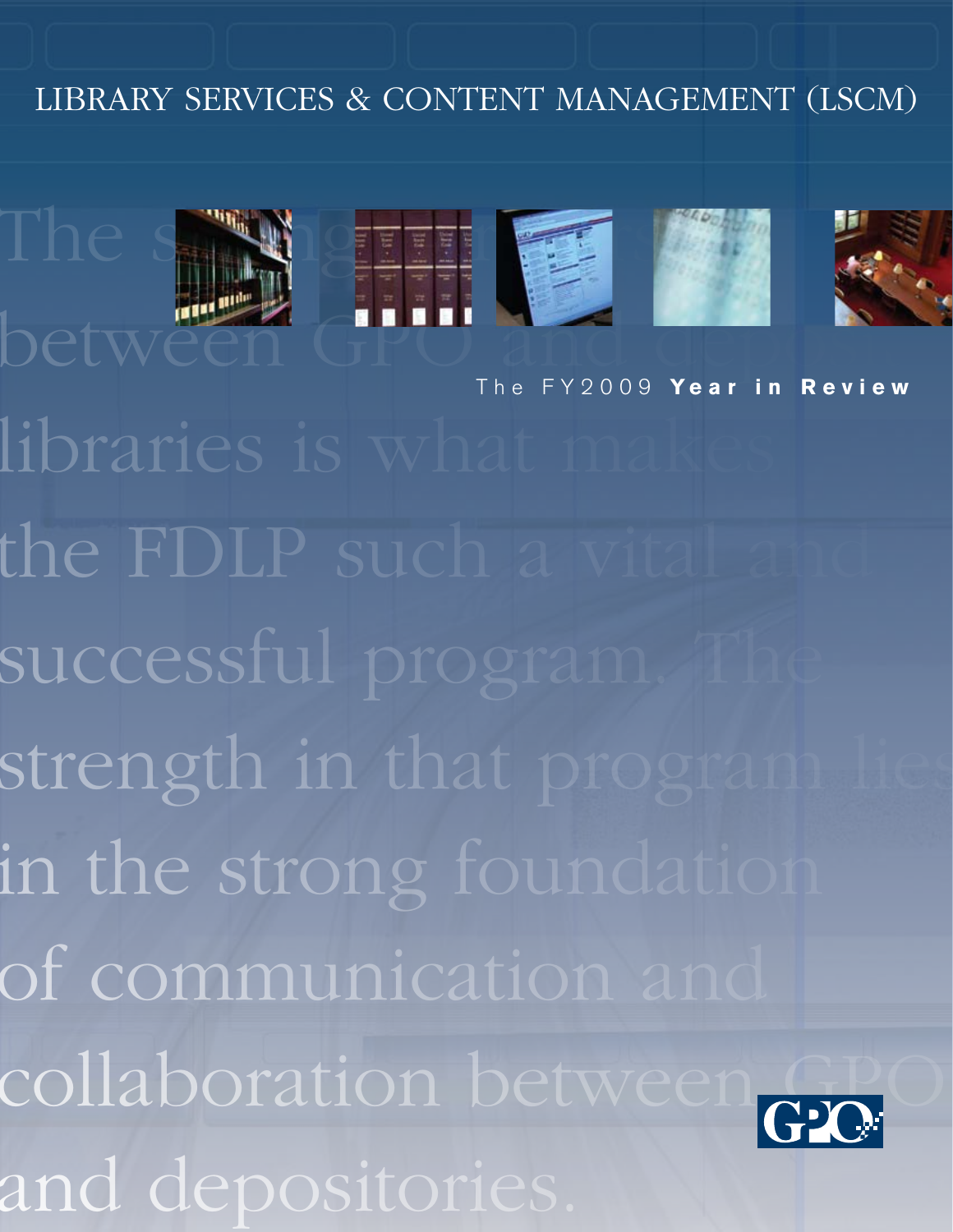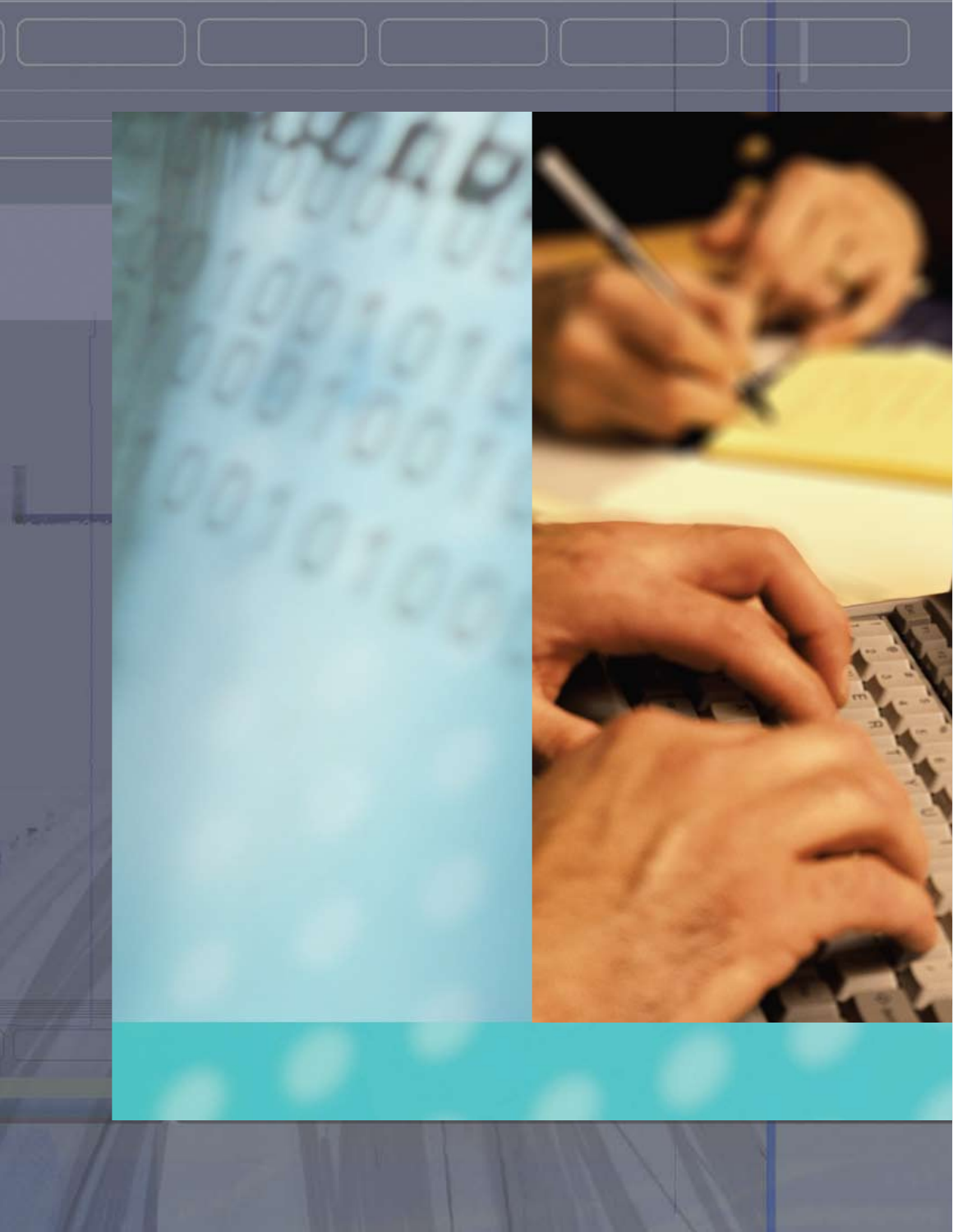# Welcome to LSCM's FY2009 **Year in Review**

The LSCM Year in Review highlights Library Services and Content Management's major accomplishments of FY2009 and will serve to map LSCM's work for the future of the FDLP.

As LSCM is responsible for the current and future access to published U.S. Government information, operations are divided into four main categories: **(1) the Federal Depository Library Program; (2) Cataloging and Indexing Government publications; (3) Distribution of Government publications to the International Exchange Service;** and **(4) Distribution of certain Government publications to Members of Congress and other Government agencies, as mandated by law**.

FY2009 was a year of progress in each of LSCM's areas of responsibility. An evolving FDLP Desktop now makes available improved communications channels and tools for collaboration; new partnerships with Federal agencies provide enhanced public access to U.S. Government information; and important collections of authenticated digital content continue to be released. Also in FY2009, Omnibus funds were provided to LSCM and have been fully obligated for 2010 for upgrading services in all LSCM program areas.

While LSCM and our partners in the Federal Depository Library Program (FDLP) continue the transition into the digital age, we maintain our goal of keeping America informed.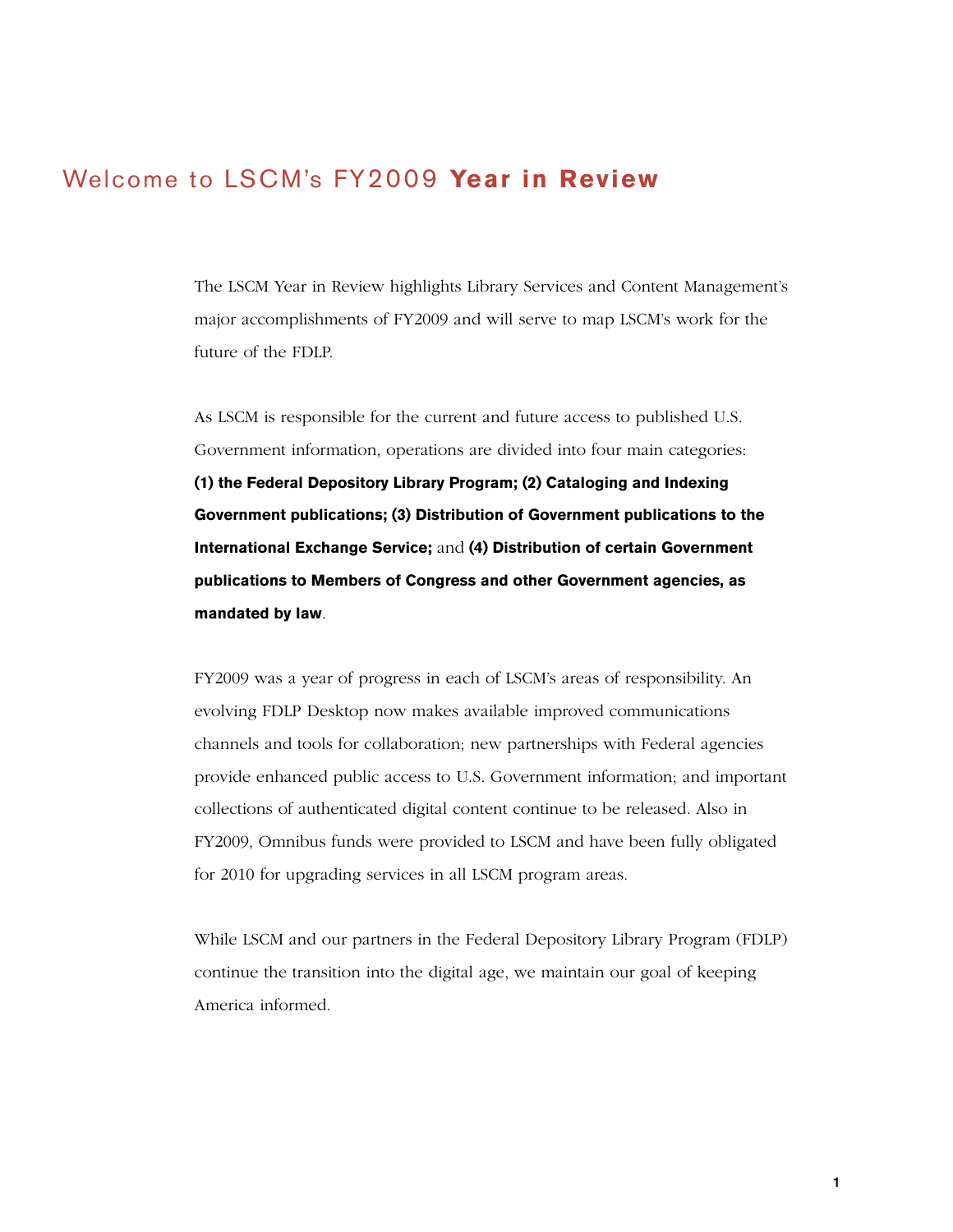### FDsys

The first release of GPO's Federal Digital System (FDsys) launched as a public beta on January 15, 2009. FDsys enhances the searching and browsing capabilities currently found on *GPO Access*. FDsys is a world-class information management system developed to authenticate, preserve, version, and provide permanent public access to Government information. In coordination with the launch of FDsys, the Office of the Federal Register, which is part of the National Archives, created a new publication, called the *Daily Compilation of Presidential Documents* and made it available through FDsys. In response to the President's challenge to create a more open and transparent Government, GPO and the Office of the Federal Register began offering bulk data downloads of Federal Register files to the general public via Data.gov and FDsys in October.

All of the information available on *GPO Access* is in the process of being migrated into FDsys. The migration is occurring on a collection-by-collection basis and the goal is to complete the migration by the end of 2009. At the time of printing, the following collections have been migrated and made available on FDsys:

- Budget of the United States (Fiscal Year 2010)\*
- Compilation of Presidential Documents (1993 to present)\*
- Congressional Bills (103rd Congress to present)\*
- Congressional Calendars (104th Congress to present)
- Congressional Committee Prints (105th Congress to present)
- Congressional Directory (105th Congress to present)\*
- Congressional Documents (104th Congress to present)
- Congressional Hearings (105th Congress to present)
- Congressional Record (Daily) (1994 to present)
- Congressional Record (Bound) (1999 to present)\*
- Congressional Record Index (Daily) (1983 to present)
- Congressional Reports (104th Congress to present)
- Economic Indicators (1995 to present)
- Economic Report of the President (1995 to present)
- Federal Register (1994 to present)\*
- GAO Reports and Comptroller General Decisions (1994 to 2008)
- $\blacksquare$  History of Bills (1983 to present)
- List of CFR Sections Affected (1997 to present)\*
- $\blacksquare$  Public and Private Laws (104th Congress to present)\*
- Statutes at Large (2003 to 2006)\*
- U.S. Government Manual (1995 to present)\*

GPO is also working to digitally sign all collections within FDsys. Digitally signed collections are indicated by \* above.

### Ensuring Document Integrity with GPO's Authentication Initiative

In the 21st century, the increasing use of electronic documents poses special challenges in verifying authenticity, because digital technology makes such documents easy to alter or copy, leading to multiple, non-identical versions that can be used in unauthorized or illegitimate ways.

To help meet the challenge of the digital age, GPO began implementing digital signatures to certain electronic documents on *GPO Access* that not only establish GPO as the trusted information disseminator, but also provide the reassurance that an electronic document has not been altered since GPO disseminated it.

Continued implementation led to the release of additional authenticated content in FY2009 and laid the groundwork for still more content to be authenticated in early 2010.

In January 2009, GPO launched authenticated Congressional Bills on *GPO Access*. All versions of bills from the 110th and 111th Congresses were authenticated in this application. This is expected to be the last application authenticated on *GPO Access*, as future authenticated content will be released on the Federal Digital System (FDsys).

Also in January 2009, the first group of migrated collections was released on FDsys. Two collections in this group, Public and Private Laws and Congressional Bills, were authenticated for all years available. In May 2009, the Budget of the United States Government was authenticated and released on both GPO Access and FDsys, so that all collections that have been authenticated on GPO Access are authenticated on FDsys for all years available.

FY2009 saw the release of four additional authenticated collections on FDsys only: *Congressional Directory*, the *Congressional Record* (bound edition), the *US Government Manual*, and the *Statutes at Large*. Preparations are complete to authenticate four collections already on FDsys in early FY2010. These collections will be the *Federal Register*, the *List of CFR Sections Affected* (LSA), the *Weekly Compilation of Presidential Documents*, and the *Daily Compilation of Presidential Documents*.

The future will see more collections authenticated on FDsys. More information on the authentication initiative can be accessed at **www.gpoaccess.gov/authentication/**.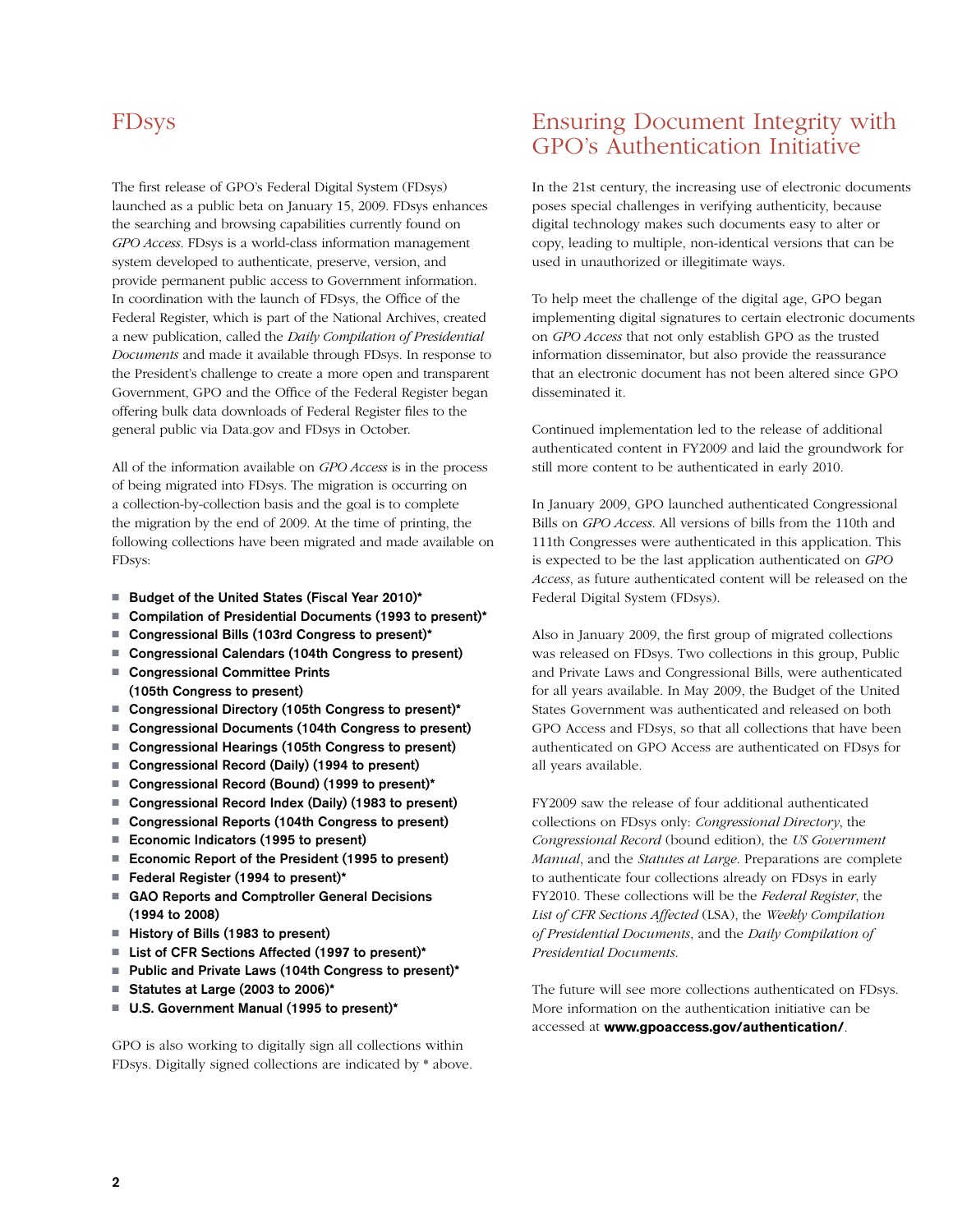# Cataloging And Indexing

In FY09, Library Technical Information Services (LTIS) continued to deploy enhancements to the ILS (Integrated Library System), Aleph 500, with the goal to improve services to the public in addition to providing services to participants in the Federal Depository Library Program (FDLP).

The focus of ILS project activities in FY09 were database clean-up and maintenance. LTIS entered into an agreement with Library Technologies, Inc. (LTI) in Willow Grove, Pennsylvania to provide authority control services for the *Catalog of U.S. Government Publications* (CGP). LTI evaluated every bibliographic record (over 500,000) in the CGP and identified errors in name, series and subject headings. Their errors were then corrected which improved searching and indexing functionality. In order to continue this maintenance activity for newly created records, GPO contracted with LTI to provide authority control services for the CGP on a monthly subscription basis. In addition, LTIS undertook a de-duplication project to consolidate and eliminate duplicate records in the CGP that resulted from the initial data load from Monthly Catalog files in 2006.

The metadata transcription of the pre-1976 historic shelflist cards continued in FY09. A reassessment of project workflow and deliverables was completed by LSCM and PTFS Progressive Technology Federal Systems, Inc.) which was contracted in FY08 to assist with the project, was tasked with digitization of approximately 300,000 shelflist cards in FY09. Metadata transcription tasks were incorporated into the routine LTIS workflow. With the assistance of two graduate students in Library Science hired during the summer, over 6,000 monograph cards were transcribed. Cataloging Librarians in LTIS provided the quality control and enhanced the records with a valid Library of Congress Subject Headings and an authorized name authority heading. Additional staffing resources to continue metadata transcription will continue with funding provided by H.R. 1105, the Omnibus Appropriations Act for FY 2009 (P. L. 111-8).

### Revolutionizing the FDLP on the Web: FDLP Desktop & FDLP Community

The ongoing success of the FDLP is due, in large part, to the collaborative relationship between Federal depository libraries and LSCM. Taking the idea of collaboration further, LSCM extends this concept online to libraries and partners through Web sites that are designed to provide not only Programrelated information and tools through the FDLP Desktop **http://www.fdlp.gov**, but also networking applications to improve collaboration between depositories through the FDLP Community site **http://community.fdlp.gov**.

In January, 2009, the FDLP Desktop was released out of beta and continues to evolve; allowing librarians to reference information and complete FDLP-related tasks. This includes the ability to stay informed on the latest news about the FDLP, register for FDLP events, order promotional items, download documents, and utilize tools to optimize their library's selection profile. LSCM continues to refine and enhance the Desktop by researching and implementing new Web dissemination methods, such as through the creation of a Desktop-based application that allows libraries to search, browse, and view updates to Superintendent of Documents classification numbers and to List of Classes information. Improvements are continually implemented based on feedback from the Depository Library Council, Federal depository libraries, partner institutions, and the evolution of Web technologies.

Also in January, 2009, LSCM released a beta library networking site in order to promote more real-time collaboration between Federal depository libraries. Networking technologies have experienced phenomenal growth and LSCM has recognized the advantages of leveraging these tools. The FDLP Community site was launched to give members of the FDL community an opportunity to connect, collaborate, and learn from each other in a secure environment. Through the site, members can express themselves and collaborate with colleagues by creating a profile; forming groups; writing and commenting on blogs; starting online discussions; sharing photos and documents; and sending/receiving private messages. By hosting the service on a Federal domain, members are guaranteed a secure environment that is not blocked by their institutions and is locked down in order to prevent unsolicited materials, advertisements, and other vulnerabilities. The site is constantly improved as networking technologies evolve and through feedback received from the FDL community.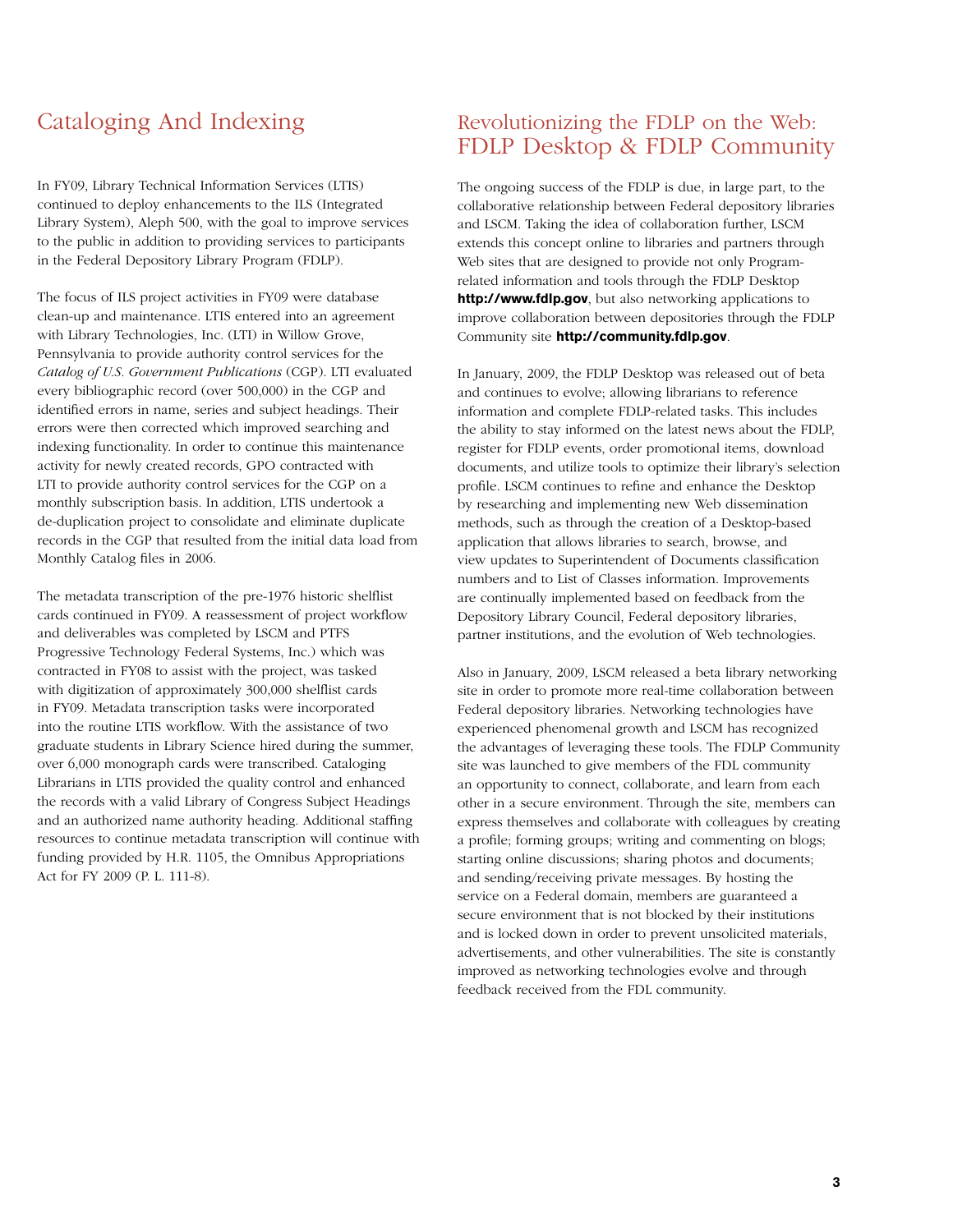### Interagency Collaboration and Organizational Alliances

GPO and Library Services and Content Management play an active role within the Federal government and within professional organizations that establish standards or further the cause of access to information:

#### **CENDI**

CENDI has three goals: 1) provide coordination and leadership for information exchange on important scientific and technical information (STI) policy issues; 2) promote the development of improved STI systems through the productive interrelationship of content and technology; and 3) promote an understanding of STI and STI management and their value to the R&D enterprise. CENDI agencies play an important role in addressing science- and technology-based national priorities and strengthening U.S. competitiveness. GPO is one of thirteen Federal agency members.

LSCM staff participates in the following CENDI groups:

- Copyright and Intellectual Property Working Group;
- Digitization Specifications Task Group;
- Institutional Repositories Task Group;
- STI Policy Working Group; and
- Science.gov Alliance:
	- Content Management Group
	- Promotions Group.

#### **Coalition for Networked Information (CNI)**

CNI is dedicated to using networked information technology to advance research and education through developing and managing networked content, transforming organizations, creating standards, and building infrastructures. Among other things, CNI projects seek to increase availability of government information on the Internet. LSCM is a task force member.

#### **Federal Agencies Digitization Guidelines Initiative**

This group was formed under the auspices of the National Digital Information Infrastructure and Preservation Program. It is a collaborative effort of Federal agencies that works to define common guidelines, methods, and practices to digitize historical content in a sustainable manner.

LSCM staff participates in the following working groups:

- Federal Agencies Still Image Digitization; and
- Federal Agencies Audio-Visual Digitization.

### **Federal Libraries and Information Center Committee (FLICC)**

FLICC fosters and provides federal library and information services through interagency cooperation and to provide guidance and direction for the Federal Library and Information Network (FEDLINK). GPO is a FLICC member, and LSCM staff also participate in its Preservation and Digitization Working Group.

### **Government Information Preservation Working Group (GIPWoG)**

The mission of GIPWoG is to provide government agencies with information to make informed decisions for using digital storage technologies in digital data storage or preservation strategies. LSLCM is one of 11 Federal agency members of GIPWoG.

### **National Federation of Advanced Information Services (NFAIS)**

NFAIS is an organization that serves and supports entities that aggregate, organize, and facilitate access to information. Their major objective is to ensure the timely flow of information to all who need it by promoting communication and collaboration within the Information Community. LSCM is a voting member.

#### **National Information Standards Organization (NISO)**

NISO identifies, develops, maintains, and publishes technical standards to manage information in the traditional and digital environments. LSCM is a voting member of NISO.

#### **OCLC, Online Computer Library Center**

The purpose of OCLC is to enhance access to the world's information through its members sharing services to acquire, catalog, lend, and preserve materials. GPO began using OCLC services to catalog Federal publications in 1976. Today LSCM still uses OCLC to catalog serials. LSCM also uploads monograph records from the integrated library system into OCLC. Over the years GPO has contributed hundreds of thousands of bibliographic records to the WorldCat database for others' use to access Government publications.

#### **Program for Cooperative Cataloging (PCC)**

PCC supports access to information by collaborating on the creation and sharing of authoritative bibliographic records and authority records. LSCM is a PCC member and participates in its four programs:

- BIBCO (Monographic Bibliographic Record Cooperative Program)
- NACO (Name Authority Cooperative Program)
- SACO (Subject Authority Cooperative Program)
- CONSER (Cooperative Online Continuing Resources Program)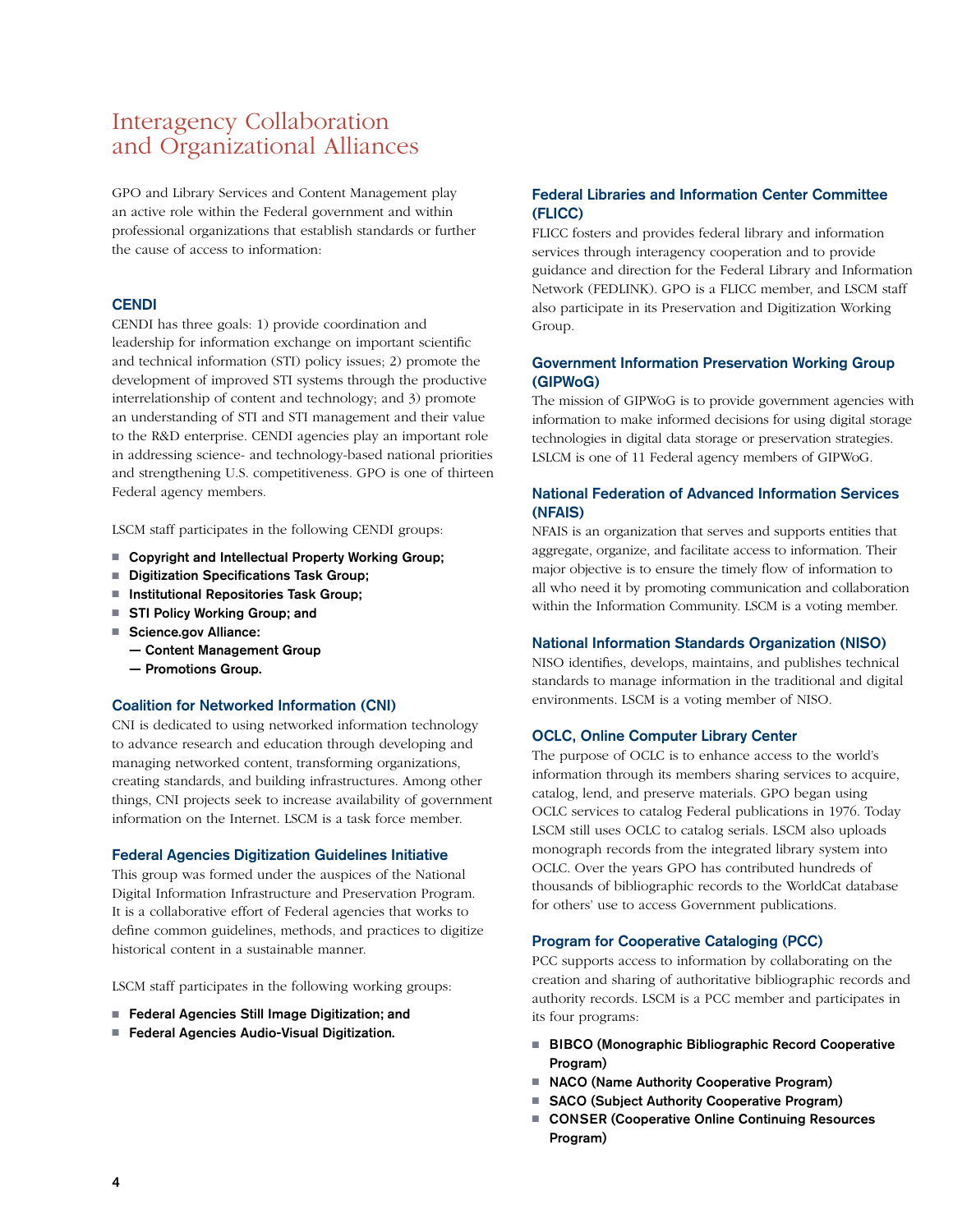# Partnerships

New partnerships were formed during FY2009 with the Government Accountability Office (GAO) and the Association of Schools of Public Health (ASPH). The partnership with GAO provides permanent public access to the GAO Reports and GAO Comptroller General Decisions databases that are available on the GAO Web site. The content contained in the GAO Reports and Comptroller General Decisions databases was duplicated on GPO Access. This agreement eliminated the duplication, minimized version control issues, and ensured permanent public access to these comprehensive content collections. LSCM joined with ASPH to provide electronic access to Public Health Reports, which is the official journal of the U.S. Public Health Service that is published by ASPH. The partnership agreement ensures continued Federal depository library access to this valuable journal. During fiscal year 2009, LSCM also renewed its content partnerships with the National Library of Medicine and the National Renewable Energy Laboratory.

Efforts to promote partnerships and to encourage depository libraries and federal agencies to enter into partnerships with LSCM expanded during FY09. A marketing plan for partnerships was developed and released in May 2009. A partnership logo was made available in June for partners to use in highlighting their relationship with LSCM. Marketing material highlighting Browse Topics and the partnership program and its benefits were distributed during the Depository Library Council meetings and throughout the year at various events. For the most current list of LSCM partners and more information, visit **http://www.fdlp.gov/outreach/ partnerships**.

# Depository Library Spotlight

Depository libraries serve the public every day by providing free access to a wealth of U.S. Government information products. In May, LSCM began to share information about these invaluable institutions in a new way. Each month, LSCM highlights the services or innovations of a different Federal depository library or libraries in an article that is posted on both the GPO Web pages and the FDLP Desktop.

By spotlighting the activities that different types of Federal depository libraries throughout the country pursue to help their communities find and use U.S. Government information products, LSCM continues to share the strengths and innovations of our partner libraries and helps promote the essential American service that is the FDLP.

So far, libraries spotlighted include regional depositories (an academic and a state library), a public library, an academic library, a Federal service academy library, and a group of libraries which cooperatively share the state's regional depository collection. They represent the diversity of libraries and services within the FDLP. They also represent the dedication and expertise of library personnel at Federal depository libraries around the country. In addition to honoring a Federal Depository Library of the Year, LSCM looks forward to continuing to spotlight the services and innovations at different libraries.

The Depository Library Spotlight is at **http://www.gpo. gov/libraries/spotlight.htm** and at **http://www.fdlp.gov/ outreach/spotlight**.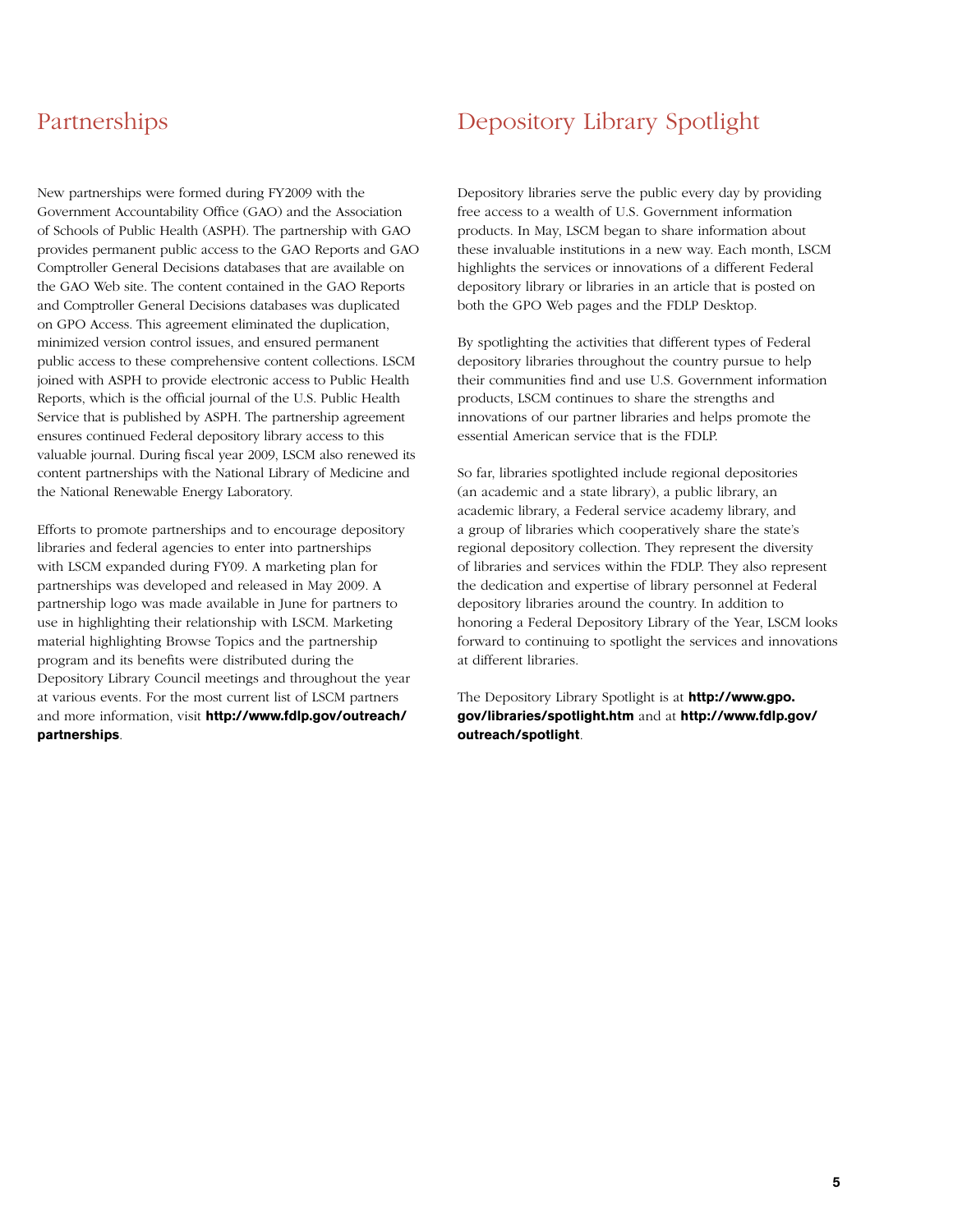### Customer Relations Program Implemented

The performance framework of government is increasingly customer-centric, yet still outpaced by the rising expectations of customers. The necessity to understand those whom government serves and their needs, therefore, is of the utmost importance. While GPO has long had channels to obtain feedback and suggestions from the depository library community, these methods have not been cyclical or embedded into the planning and business processes.

For FY2009, LSCM was asked specifically to develop and implement a formal Customer Relations Program (CRP) for Federal depository libraries (FDLs) that delineates them by type of library.

Establishing a CRP in LSCM allows us to better serve depository library needs based upon unique characteristics and data analysis. It also allows us to monitor and document business operations to ensure provision of appropriate customer care, response to mission requirements, and solicitation of feedback from depository libraries on performance.

Developing such a program is consistent with LSCM's and the FDLP's strategic planning for the future and corresponds with current activities within LSCM that aim to strengthen GPO's collaborative relationship with depository libraries.

The CRP plan, Customer Relations Program: Plan for FDL Partners, identifies two goals:

- $\blacksquare$  Develop a Customer Relations Program that will identify needed improvements in services to and communication with Federal depository libraries, address identified needs, and use quantitative metrics for success measures
- $\blacksquare$  Develop a Customer Relations Program that will identify and report on needed improvements in business processes that support services provided to Federal depository libraries

The segmentation survey of depository libraries that was conducted in the spring of 2009 was the first step in conducting research to understand the varied needs of the FDLP's diverse libraries and depository users.

### Assessments

Public Access Assessments is the primary way that LSCM fulfills the legal requirement "to make firsthand investigation of conditions for which need is indicated" (44 USC §1909). Public Access Assessments, or PAA, is a review by LSCM outreach librarians of a library's Federal depository operations and services that emphasize how they provide access to Federal government information products and serve the community's needs. The review identifies strengths of the depository and also any areas needing improvement, which are those areas where the library's operations are not in full compliance with FDLP rules and requirements. As has always been the case, individual depository libraries have the flexibility to determine locally how to apply the requirements. PAA reviews also provide LSCM and library staff with opportunities to share depository management best practices, with the goal of enhancing depository services to the public and promoting greater efficiency and effectiveness within the FDLP.

The assessment typically starts with a review of library documentation, but it may include onsite visits to libraries. Individual depository libraries continue to determine locally how to apply the FDLP rules and requirements and are, therefore, reviewed within their own context. Any library wishing to have an assessment may request one at any time.

In 2009 in addition to library visits, LSCM worked on developing educational tools to assist libraries in learning more about their depository operation and the role the individual libraries play in the cooperative network that is the FDLP. In addition, reviews of library conditions were performed through analysis of the 2007 Biennial Survey of Depository Libraries. For library responses that indicated potential FDLP compliance problems, libraries were contacted directly about specific issues, and educational information was shared with libraries to promote greater understanding of the FDLP.

Outreach Librarians in the Office of Education and Outreach are increasingly visiting libraries and conducting PAA reviews. With the addition of two new staff members expected later this fall, a more robust PAA program will be evident and their activities more visible to all in the depository community. Public Access Assessments are just one of the outreach activities conducted by LSCM. Related outreach activities relating to library visits, training, and other outreach activities by LSCM staff may be found at FDLP On the Go at **http://www.fdlp.gov/outreach/events/450-fdlp-on-the-go**.

For more information about Public Access Assessments, see **http://www.fdlp.gov/outreach/paa?layout=blog on the FDLP Desktop**.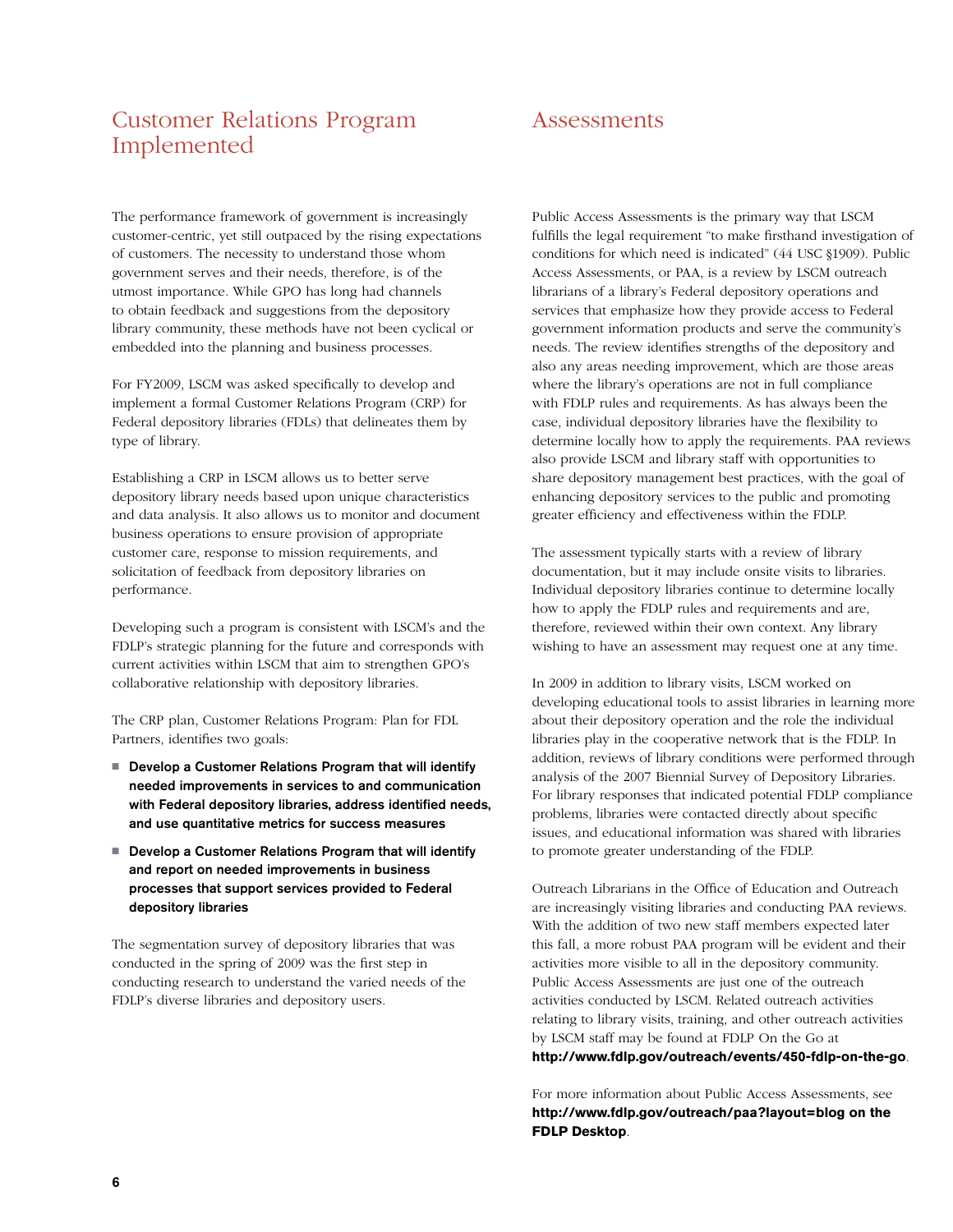# Understanding a Federal Depository Library: Self-Study of a Federal Depository Library

The updated Self-Study of a Federal Depository Library is a new depository management educational resource available to Federal depository library staff. Unlike the previous version that was part of LSCM's individual library assessment process, this one has been repurposed as an instrument for staff to use in self-assessment of their library's depository operation and services. Completion of the Self-Study is not mandatory. Rather, it is one of several tools available to provide assistance and information about the FDLP, for example, the New Depository Coordinators Tutorial for documents coordinators.

Through review of the questions in one or more modules in the Self-Study, it is expected that Federal depository library staff will better understand their library's depository in support of a more effective and efficient FDLP. The modules cover the following topics:

- The Basics (for new Federal depository library coordinators)
- Collection Development
- Bibliographic Control
- Physical Facilities & Maintenance of the Collection
- Staffing
- Public Services
- Cooperative Efforts
- Regional Services

Available modules of the Self-Study of a Federal Depository Library are on the FDLP Desktop at **http://www.fdlp.gov/ home/tutorials/selfstudy**.

# The FDLP Network: New Federal Depository Libraries

The FDLP has 2 new libraries in its network. Both libraries are law school libraries: Wiener-Rogers Law Library at the University of Nevada, Las Vegas, and the Elon University School of Law Library in Greensboro, NC.

Wiener-Rogers Law Library at UNLV, founded in 1998, is the largest law library in the state of Nevada. It provides access to basic primary sources of American law for all jurisdictions, as well as finding tools and other materials of interest to the academic community, the practicing bar, and the public at large.

The Elon University School of Law was founded in 2006. Its Law Library collection is particularly strong in Leadership titles, U.S. Supreme Court materials, State of North Carolina monographs and treatises, and other emerging fields of law such as Bioethics/Biotechnology and the Law of the Internet.

These two institutions join a network of libraries that engage in a broad spectrum of government information in many formats, while providing a valuable contribution to the FDLP's network of legal information specialists.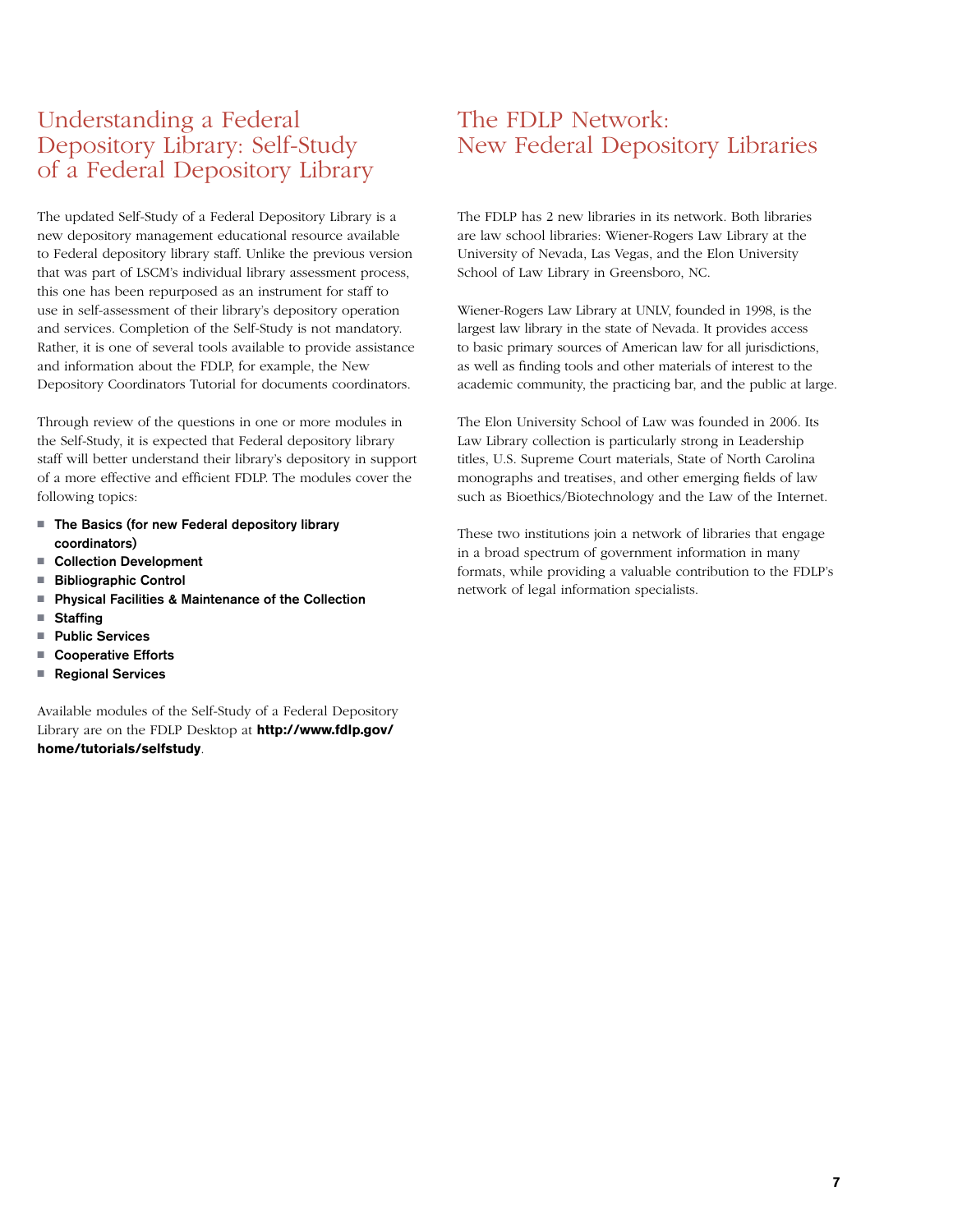### Digitization

LSCM continues to work with staff at the Library of Congress (LC) on the digitization of the *Bound Congressional Record*, from the 43rd Congress through the 105th Congress. LC is digitizing the material which will then be ingested and made available as part of the FDsys. This material is in addition to the digitization of the Statutes at Large. LC has completed the conversion of this material into preservation files, which will also be made available through the FDsys.

LSCM staff continued to work with other agencies on the Federal Agencies Digitization Guidelines Initiatives. LSCM is an active participant in the Federal Still Image Digitization Working Group, established to develop common standards for Federal agencies and institutions, and also continues to participate in the Federal Agencies Audio-Visual group. A website (**http://www.digitizationguidelines.gov/**) highlights the work done thus far, including a Digital Imaging Framework and Content Categories and Digitization Objectives. LSCM staff also participate in collaborative efforts with the CENDI Digital Specifications Task Group and the FLICC Preservation and Digitization Working Group.

GPO continues to expand its collaborative digitization effort. LSCM has updated and refreshed the digitization initiatives website. It is now entitled "Federal Publications Digitization and Public Access Files Initiatives, located at **http://www.fdlp. gov/home/about/453**. This website includes an update of the white paper, Priorities for Digitization of the Legacy Collection. Guidelines on additional file formats acceptable for ingest into FDsys have also been updated. In an effort to increase awareness and participation in LSCM's digitization efforts, a flyer has been developed highlighting partnerships and the Registry of U.S. Government Publication Projects. Information about the Registry is located at **http://registry.fdlp.gov**.

In the coming year, LSCM seeks to increase its collaboration in digitization projects by actively seeking partners who have digitized files that can be ingested into FDsys. This year saw the implementation of an agreement with NOAA's Coastal Zone Information Center to make its material available through FDsys once the system can ingest converted content. LSCM encourages interested parties to use the Partnership website to find out more about partnership possibilities and requirements. The Partnership inquiry form is located at **http://www.fdlp. gov/component/form/?form\_id=3**.

### Automated Metadata Extraction

In late 2007, GPO entered into an Interagency Agreement with the Defense Technical Information Center (DTIC) in collaboration with Old Dominion University (ODU) to create cataloging records using automated metadata extraction software tools and processes currently being used by DTIC and NASA.

In FY09, LSCM and ODU continued to evaluate and refine the automated tool using the EPA document collection, and ODU produced a sample batch of metadata records for review by LSCM. Additionally, LSCM delivered a 2nd batch of 1,000 FDLP in-scope Congressional PDF files to ODU for analysis.

Based on the evaluations and recommendations from the LSCM Evaluation team, the LSCM project team determined that the records produced for the EPA collection by the automated metadata extraction tool did not meet the minimum requirements and cataloging standards set forth by LSCM without major or full human modifications to the record. The EPA documents, selected at random from a large EPA web harvesting project LSCM conducted in early 2007, were published by a variety of EPA offices throughout the country. These documents proved to be problematic from a programming perspective because bibliographic information was often not presented in a standardized format or location on the document, making it hard for the ODU/DTIC tool to identify critical bibliographic metadata.

As part of the second phase of the agreement, ODU analyzed the congressional collection of documents and provided LSCM with a characterization and feasibility report. ODU is preparing a final report on the 2 year project, including recommendations as to cost and feasibility of implementation based on the 2 document collections provided by LSCM, due to LSCM in early October 2009. Results of the 2 year project will be shared with the FDLP community.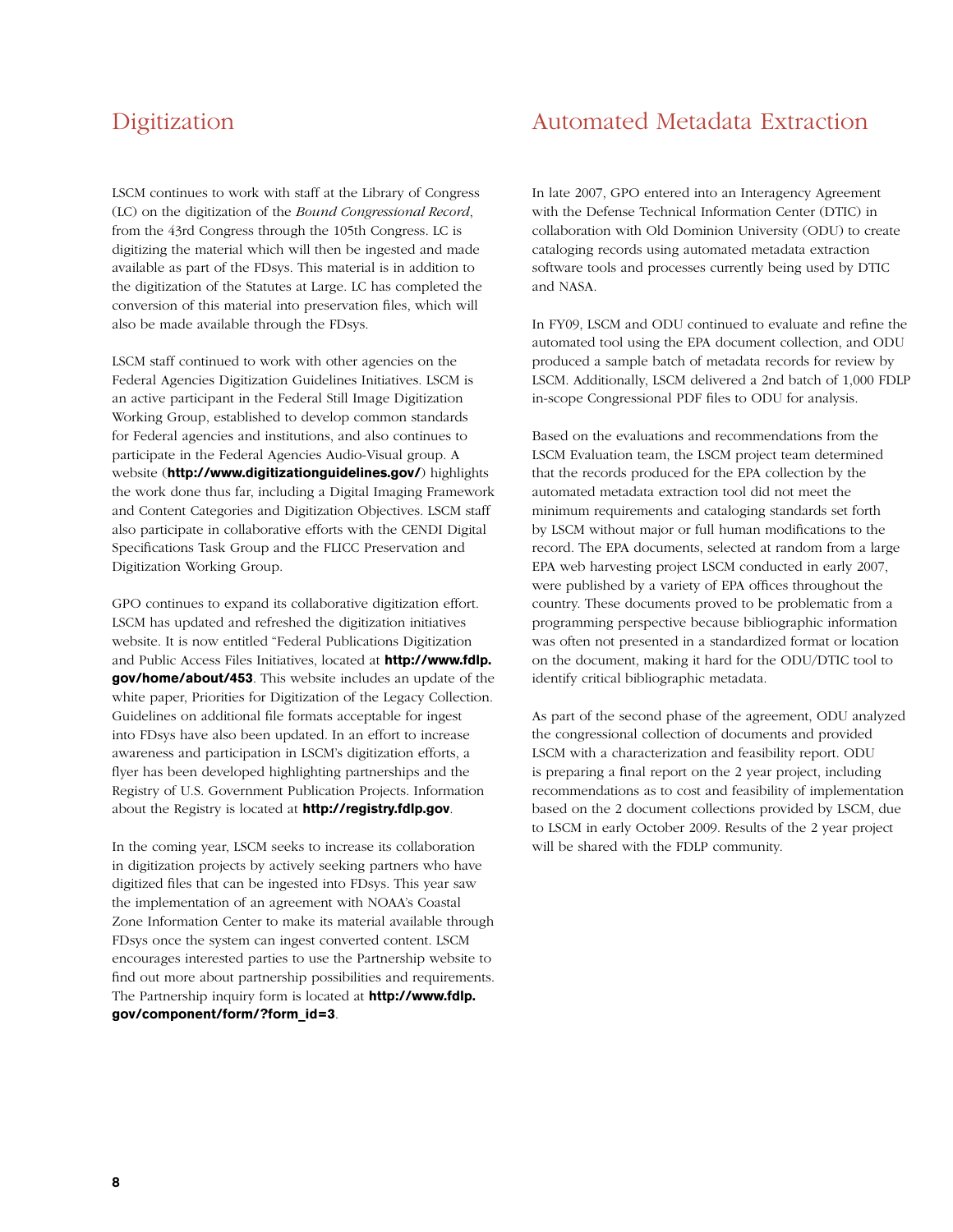# By-Law Distribution Of Documents

LSCM administers the dissemination of certain tangible publications as specified by public law. Under Title 44 of the United States Code, GPO is required to provide copies of publications to certain Federal agencies and others at the direction of Congress. Two or more copies of every publication printed are provided to the Library of Congress, regardless of whether the publication is distributed to the Federal depository libraries. The National Archives and Records Administration (NARA) is entitled to receive 3 copies of every publication printed. Additionally, on behalf of the Department of State, LSCM distributes copies of publications to foreign legations. LSCM also maintains mailing lists for By-Law distribution of specific publications.

A database created in 2008 to track By-Law publications in FY2009 more efficiently has been updated daily and is providing excellent results. There is adequate on-site storage for the By-Law publications. Also in FY2009, protocols for By-Law publications are being established between various GPO business units to further ensure that all By-Law publications are identified as such by the Superintendent of Documents and to ensure that their costs are identified.

### International Exchange Service (IES)

Under the direction of the Library of Congress (LC) which manages the International Exchange Service (IES) program, LSCM distributes tangible U.S. Government publications to foreign governments that agree to send similar publications of their governments to the United States for the LC collections. LSCM has also been assisting LC in their efforts to modernize the IES program. Activities in FY2009 included reviewing and updating the list of publications distributed to IES libraries and merging mailing lists to reflect the elimination of the distinction between full and partial libraries. These changes went into effect October 1, 2009.

The following statistics reflect IES activity for FY2009 (through August 2009).

#### **Distributed IES Publications**

| <b>Full Sets</b>                             | 74,970 |
|----------------------------------------------|--------|
| <b>Partial Sets</b>                          | 20,882 |
| Congressional Record                         | 5,825  |
| Weekly Compilation of Presidential Documents | 800    |
| Federal Register                             | 9.329  |
| Serial Set (Paper)                           | 540    |
| <b>Total Boxes Shipped</b>                   | 3.294  |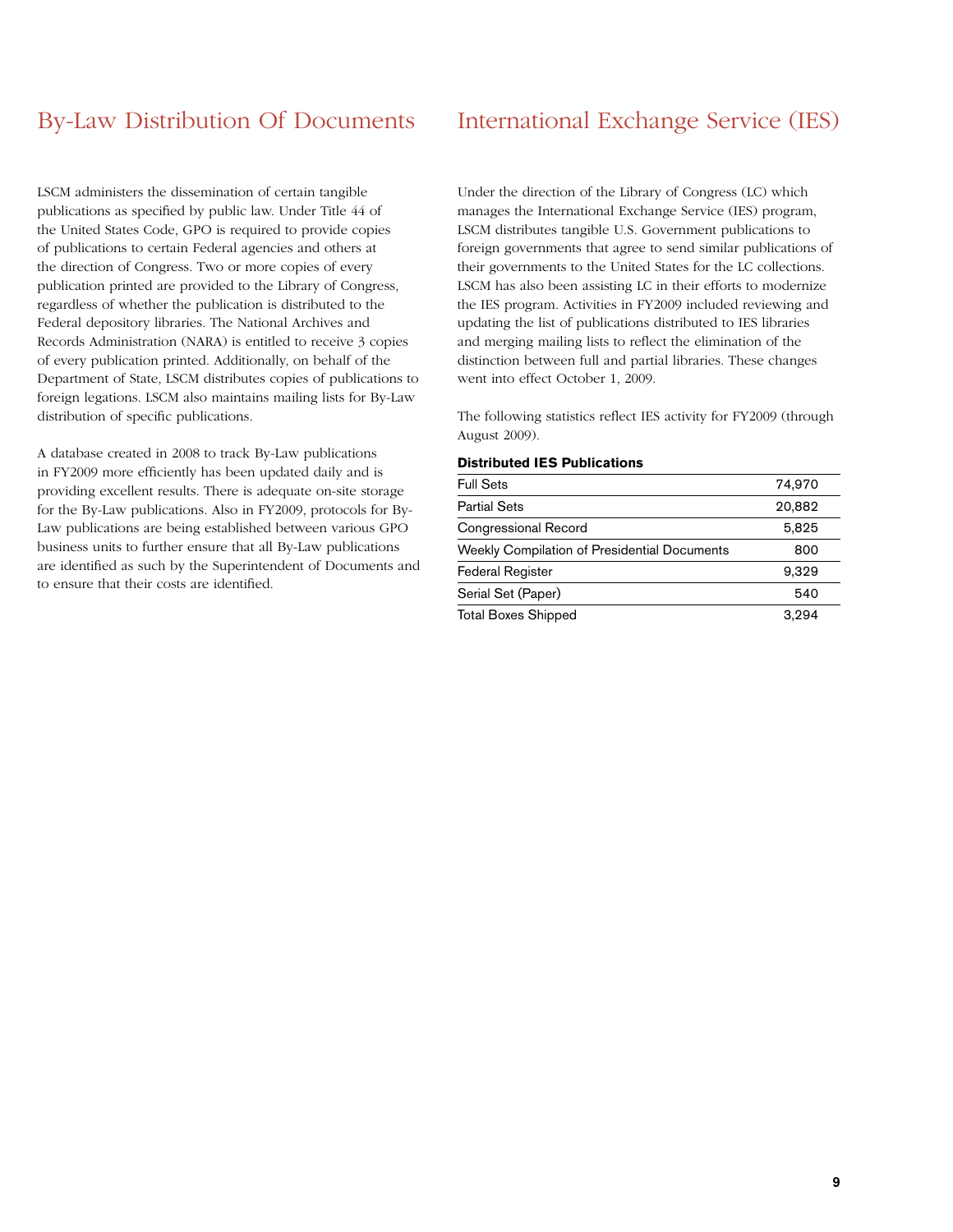# Budgetary Funding

The Omnibus Appropriations Bill for FY 09 provided funding for specific project activities for the Federal Depository Library Program, including:

#### Data Storage

Funds were provided to further support our goal of ensuring permanence of electronic content, as the electronic collection grows.

#### Outreach and Educational Training

Funds were provided that were used to support the development of training modules beyond the OPAL product currently in use. This complements in-person training and site visits where appropriate as part of ongoing library assessments.

#### Systems Modernization

Systems modernization funding was used to support critical upgrades in LSCM's distribution system to keep shipments of tangible materials flowing to the library community.

#### Cataloging and Indexing

Additional funding was provided in support of the Cataloging and Indexing Program. These funds were used to acquire staffing support services to continue work on making the historic shelflist dating back to the 1800's available through digitization and transcription services. Additionally, programming support services funding was used to begin developing application programming interfaces to exchange data between GPO legacy systems and newer systems.

### **Metrics**

The following statistics reflect notable LSCM metrics for FY2009 (through August 2009).

| <b>New Titles Acquired</b>                             | 19,723     |
|--------------------------------------------------------|------------|
| Searches of the Catalog of                             |            |
| <b>U.S. Government Publications</b>                    | 21,072,985 |
| <b>Total Titles Cataloged</b>                          | 19,505     |
| <b>Total PURLs Created (through July)</b>              | 12,132     |
| <b>Total Titles Distributed</b>                        | 8,674      |
| <b>Total Copies Distributed</b>                        | 2,031,981  |
| <b>Titles Linked to from GPO Access (through July)</b> | 72,576     |
| <b>Titles Available on GPO Access</b>                  | 251,957    |

# Sabbatical For Visiting Scholar

In September 2008, a research scholar from Japan started a year-long sabbatical at GPO and the Library of Congress to learn how the U.S. government makes the documents of its democracy available to the public. Professor Nobuhiro Igawa, from the International University of Kagoshima, Japan, hoped to take what he learned at GPO to propose a similar program for the citizens of Japan.

"I am honored to study and learn how the United States disseminates government information to its citizens," said Professor Nobuhiro Igawa. "If I could introduce a system similar to the Federal Depository Library Program in Japan, it would benefit all citizens who want to learn more about government information."

Professor Igawa's visit was in part facilitated by the Library of Congress, where he performed some analysis on production, dissemination and use of federal public information in the Library's Government Documents Section. LSCM staff provided introductory and advanced topics for his research. During his one year tenure at GPO, Professor Igawa met with many GPO and Library of Congress officials to discuss the structure of the organizations, the processes of how Federal government information is developed and shared, and future plans for information dissemination at GPO and the Library of Congress. This was LSCM's first experience with hosting an international scholar for professional study of the FDLP.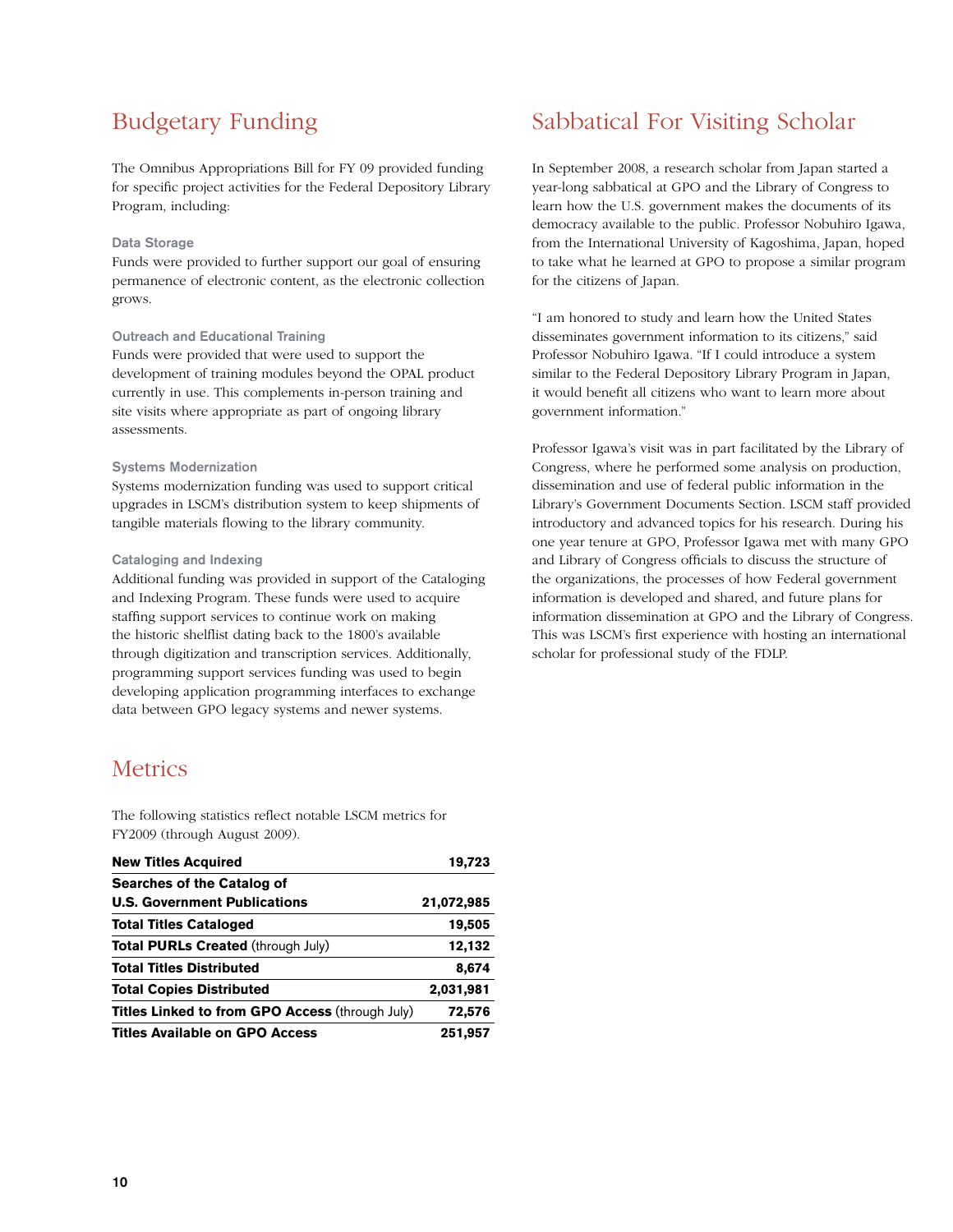### **Reaching Out to the Community through** Events, Conferences, and Booth Presentations

FY2009 was a busy year for outreach activities by LSCM staff to members of the depository community. Below are some highlights from the year:

| <b>Date</b>           | <b>Event</b>                                                                 | <b>Location</b>             |
|-----------------------|------------------------------------------------------------------------------|-----------------------------|
| October 7-8, 2008     | Partnerships in Innovations II: From Vision to Reality and Beyond            | College Park, Maryland      |
| October 14-15, 2008   | Seminar for Agencies and Libraries                                           | New Orleans, Louisiana      |
| October 17-19, 2008   | American Association of School Librarians Fall Forum                         | Oak Brook, Illinois         |
| October 20-22, 2008   | Federal Depository Library Conference and Depository Library Council Meeting | Arlington, Virginia         |
| November 5-8, 2008    | <b>Publishers and Librarians Conference</b>                                  | Charleston, South Carolina  |
| November 12-13, 2008  | Electronic Signatures and Records Association (ESRA) Annual                  | Washington, DC              |
| December 3-5, 2008    | W. Virginia Library Association Annual Conference                            | Morgantown, West Virginia   |
| January 23-28, 2009   | American Library Association (ALA) Mid-winter                                | Denver, Colorado            |
| Feruary 18, 2009      | Map Publishing                                                               | Reston, Virginia            |
| February 22-24, 2009  | National Federation of Abstracting and Information Services (NFAIS)          | Philadelphia, Pennsylvania  |
| March 11, 2009        | ILCEP Conference (the publishers of science/technical information in DOD)    | San Antonio, Texas          |
| April 1-3, 2009       | DigCCurr 2009: Digital Curation Practice, Promise and Prospects              | Chapel Hill, North Carolina |
| April 7, 2009         | 125th Anniversary - University of Michigan Library                           | Ann Arbor, Michigan         |
| April 8, 2009         | Centennial Celebration - Mansfield Library at the University of Montana      | Missoula, Montana           |
| April 17-19, 2009     | 2009 Partnership for Indian Education Conference                             | Norman, Oklahoma            |
| April 20-22, 2009     | Spring Depository Library Council Meeting                                    | Tampa Bay, Florida          |
| May 4-8, 2009         | Ex Libris Annual End User Meeting & ELUNA Meeting                            | Richmond, Virginia          |
| May 12-13, 2009       | NAMS/GPO Open House                                                          | Cincinnati, Ohio            |
| May 13-14, 2009       | NAMS Seminar for Agencies and Libraries                                      | Durham, North Carolina      |
| May 13-15, 2009       | Society of Government Meeting Planners (SGMP) Annual Meeting                 | Louisville, Kentucky        |
| May 29, 2009          | Wisconsin Library Association, Annual Government Info Day Conference         | LaCrosse, Wisconsin         |
| June 1, 2009          | Annual Virginia Depository Meeting                                           | Hampden Sydney, Virginia    |
| June 1,2009           | National Information Standards Organization (NISO)                           | Baltimore, Maryland         |
| June 2-3, 2009        | Visitation to Norfolk and Richmond to consult with library personnel         | Norfork, Virginia           |
| June 4-7, 2009        | North American Serials Interest Group (NASIG)                                | Asheville, North Carolina   |
| June 8-12, 2009       | Tribal College Librarians Institute                                          | Bozeman, Maryland           |
| June 14-17, 2009      | Special Library Association (SLA)                                            | Washington, DC              |
| June 22-23, 2009      | DHS Privacy Office - Privacy Workshops - Government 2.0:                     | Washington, DC              |
| June 25, 2009         | Student Interns visited the Federal depository operation and service         | Washington, DC              |
| July 9-15, 2009       | American Library Association (ALA) Annual                                    | Chicago, Illinois           |
| July 18, 2009         | 125th Anniversary Celebration - Houston Public Library                       | Houston, Texas              |
| July 25, 2009         | Future of Today's Legal Scholarship Symposium                                | Washington, DC              |
| July 25-28, 2009      | American Association of Law Libraries (AALL)                                 | Washington, DC              |
| July 30,2009          | GPO NAM's Open House                                                         | Kansas City, Missouri       |
| August 4-5, 2009      | Strategy for Public Policy Content on the Web                                | Washington, DC              |
| August 5, 2009        | University of Delaware Library visit to confer on ILS systems                | Newark, Delaware            |
| September 17, 2009    | 125th Anniversary of the University of South Carolina Library                | Columbia, South Carolina    |
| September 17, 2009    | 125th Anniversary Celebration - Denison University Libraries                 | Granville, Ohio             |
| September 17, 2009    | 70th Anniversary - Georgia Southern University                               | Statesboro, Georgia         |
| September 23-24, 2009 | GPO Seminar/NAM's Open House                                                 | Rapid City, South Dakota    |
| September 28, 2009    | 100th Anniversary Celebration - William Allen White Library                  | Emporia, Kansas             |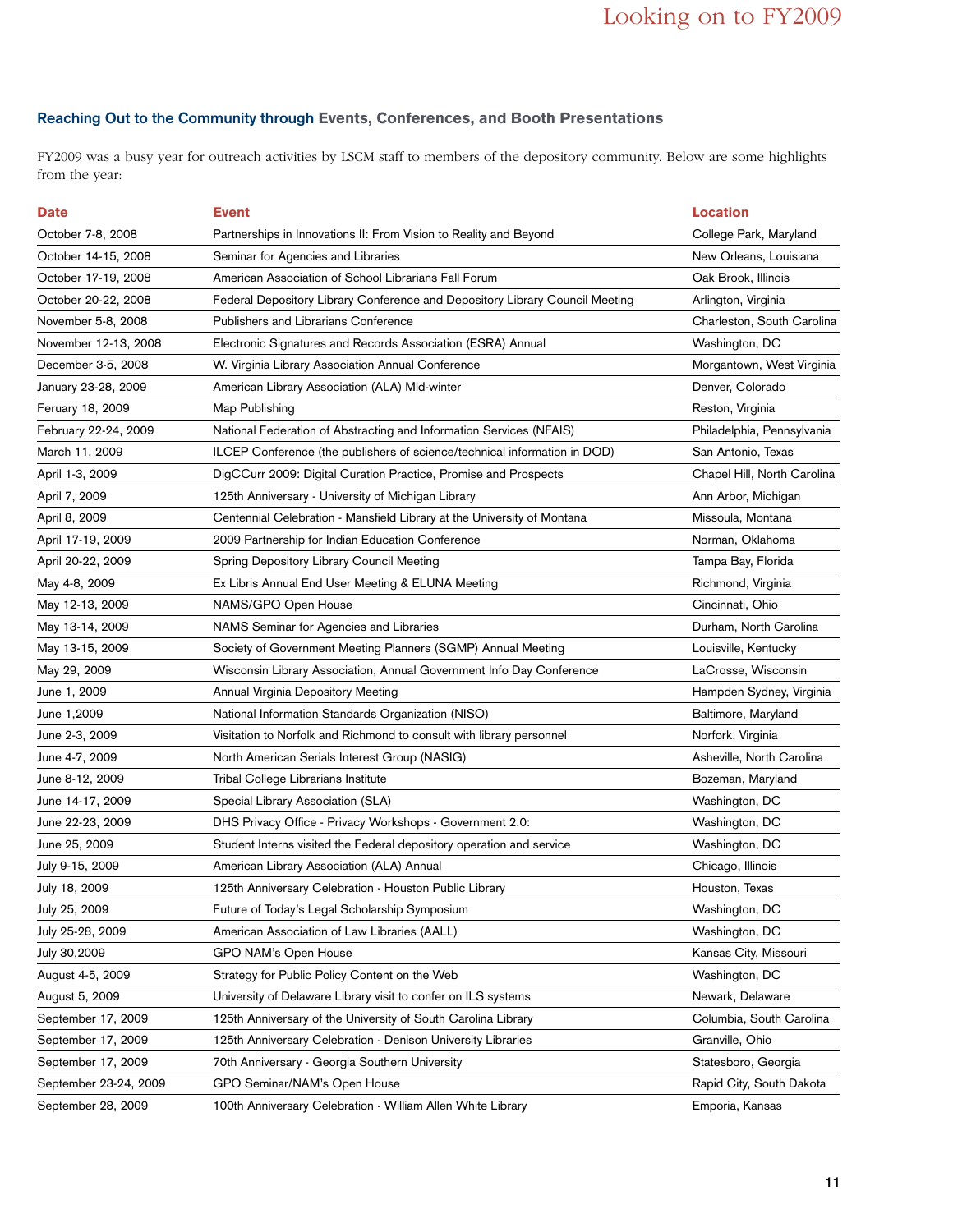





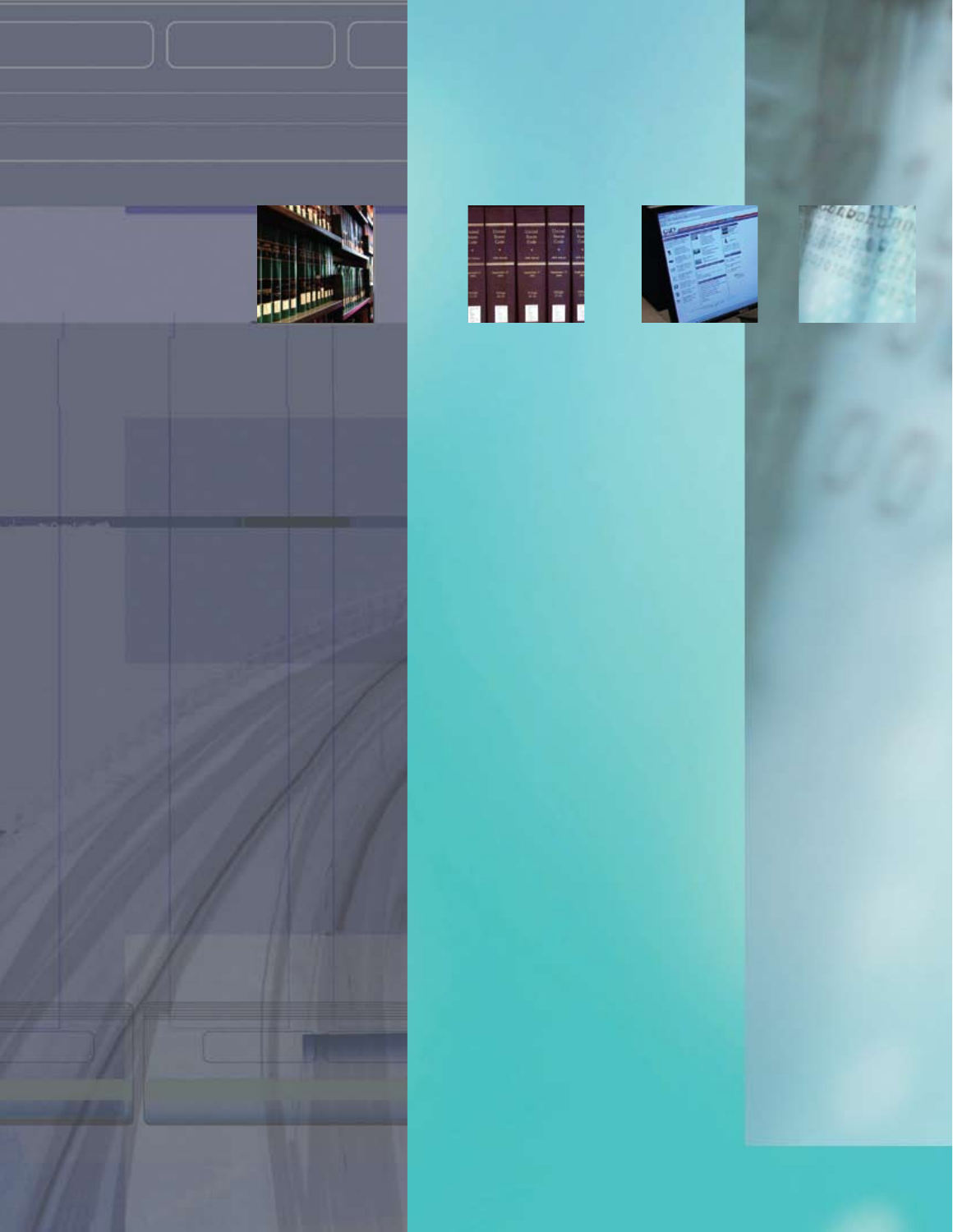